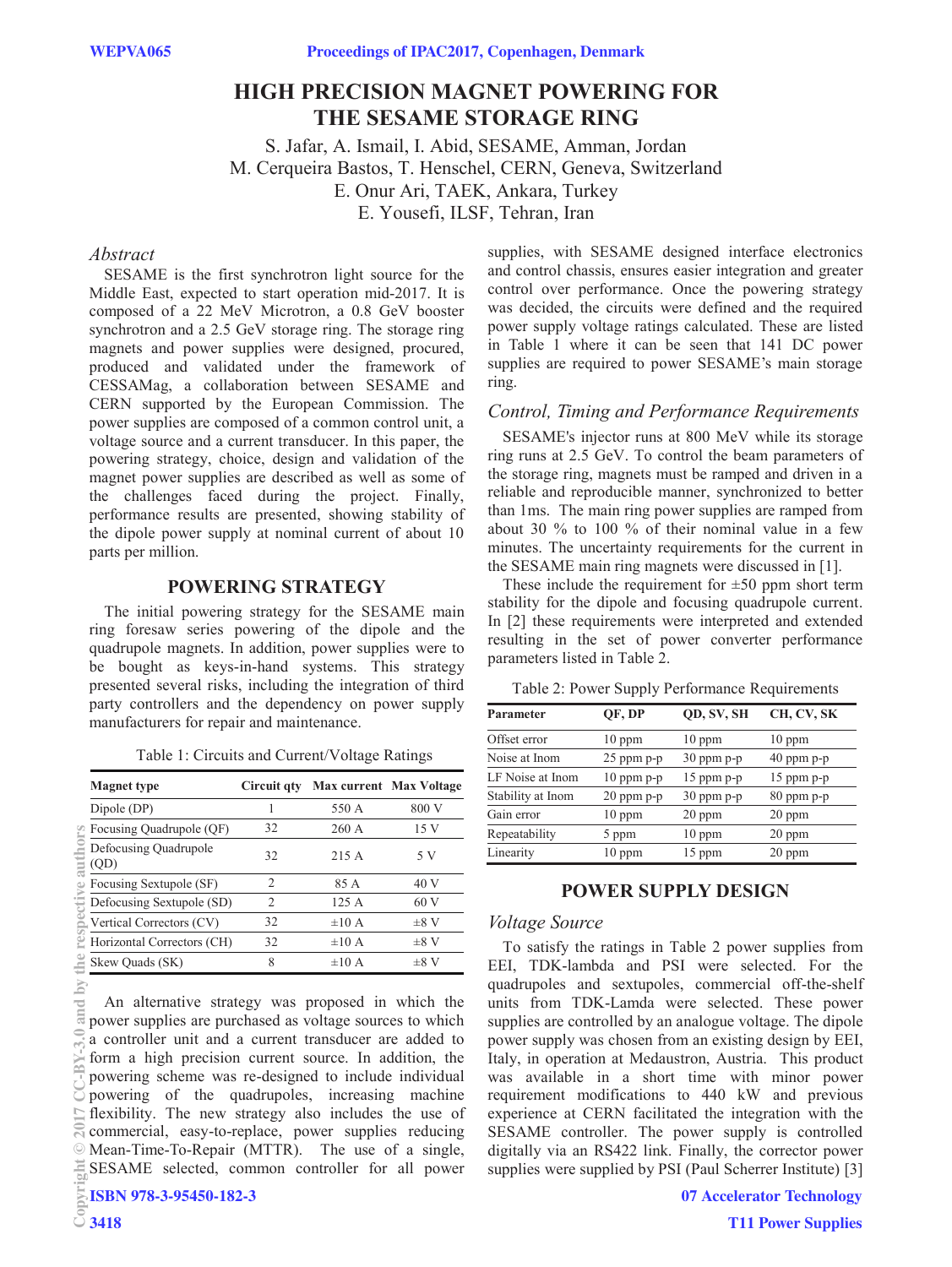which also supplies the power supply controller unit. One controller controls three corrector power supplies.

#### *Power Converter Control Electronics*

At the centre of the power converter control electronics is the power supply controller (PSC). The PSC reads the measurement from the current transducer and generates the voltage reference to be sent to the voltage source in order to produce an accurate current. In the case of the SESAME power supplies the regulation loop is implemented in the digital domain but the voltage reference can be either analogue or digital. This requires a high precision current transducer and ADC for the reading of the current and a DAC to generate an analogue voltage reference. After evaluating other candidates, the chosen PSC was the DPC unit from PSI [4]. The DPC consists of a controller card (DPC\_CC) and, in the case of the dipole and focusing quadrupole power supplies, a high precision AD-converter (DPC\_AD).



Figure 1: SESAME power supply control chassis.

The DPC CC includes an FPGA which handles all the communication links and 12 independent, simultaneously sampling 16 bit AD converters (200 ksps). The PSC does not include a DAC, and for that reason, the DAC was included in a new board, designed by SESAME (SCE\_IDAC), which also includes serial drivers for slow communication with the voltage sources, RS422 drivers for the dipole voltage reference, signal conditioning for the ADCs and the current sense resistor for the high precision current transducer (DCCT). A new backplane and control electronics chassis were designed to house two sets of control boards, in order to be able to control two converters per chassis. The chassis with the DPC CC, DPC AD and SCE\_IDAC is shown in Fig. 1. A diagram of its integration in the control architecture (described in the next section) is shown in Fig. 2.

## *Control and Timing System Architecture*

SESAME's control system consists of Graphical User Interface workstations (clients), Input/Output controllers, (gateways or servers), power supply controllers (PSCs), and a timing system. Clients and servers are developed using the Experimental Physics and Industrial Control System (EPICS) toolkit. EPICS servers are implemented as EPICS Input/Output Controllers (IOC) running on Linux based PowerPC platforms hosted inside 1U VME crates. Gateways relay commands from the clients to the PSCs, and report back process variables. Each gateway controls up to 16 PSCs. There are a total of 6 gateways controlling a total of 93 PSCs. Gateways communicate

```
07 Accelerator Technology
```
**T11 Power Supplies**

with clients over a Gigabit Ethernet network, and communicate with PSCs over point-to-point optical fibre links. An event-based timing system serves as the timing reference for the entire control network. An event generator distributes trigger and synchronisation events to the gateways. The gateways relay trigger events to the PSCs to synchronize waveform sequencing across all power supplies. The event generator produces two periodic events: synchronization and trigger.



Figure 2: Control and timing system architecture.

The gateway contains an event receiver (EVR) which receives the events, converts them to signals, and distributes the signals to all PSCs over an optical network. The synchronization event is a synchronous master clock reference used by the PSCs to synchronize their clocks. The trigger event is an asynchronous signal used by the PSCs to synchronize each other's' outputs. Upon reception of the trigger signal, the PSCs drive their loads with pre-loaded current waveforms. At each received event, the EVR maps it to a pulse on the rear connector. The pulses are read by an FPGA on the gateway which communicates with up to 16 PSCs over an optical fanout by transmitting packets at the rate of 100 kilo packets per second

#### *Control Firmware*

The power supply firmware architecture consists of a cooperative real-time operating system that schedules a set of tasks and interrupt handlers. Current regulation is achieved via a digital PI controller. The architecture of the current regulation is shown in Fig. 3. The power supplies can operate in one of the following states: Off, Standby, DC, Waveform, Openloop, and Interlock. In DC mode, the power supply outputs are enabled, closed loop current control is enabled, and the power supply receives DC current references. In Waveform mode, the power supply is able to cycle through current waveforms stored in non-volatile memory. Waveforms are stored as normalized values with an associated peak value. The corresponding gain is automatically calculated by the  $\overline{N}$ controller. This enables the machine physicists to easily fine tune the ramping on the fly without needing to **©2017 CC-BY-3.0 and by the respective authors**

authors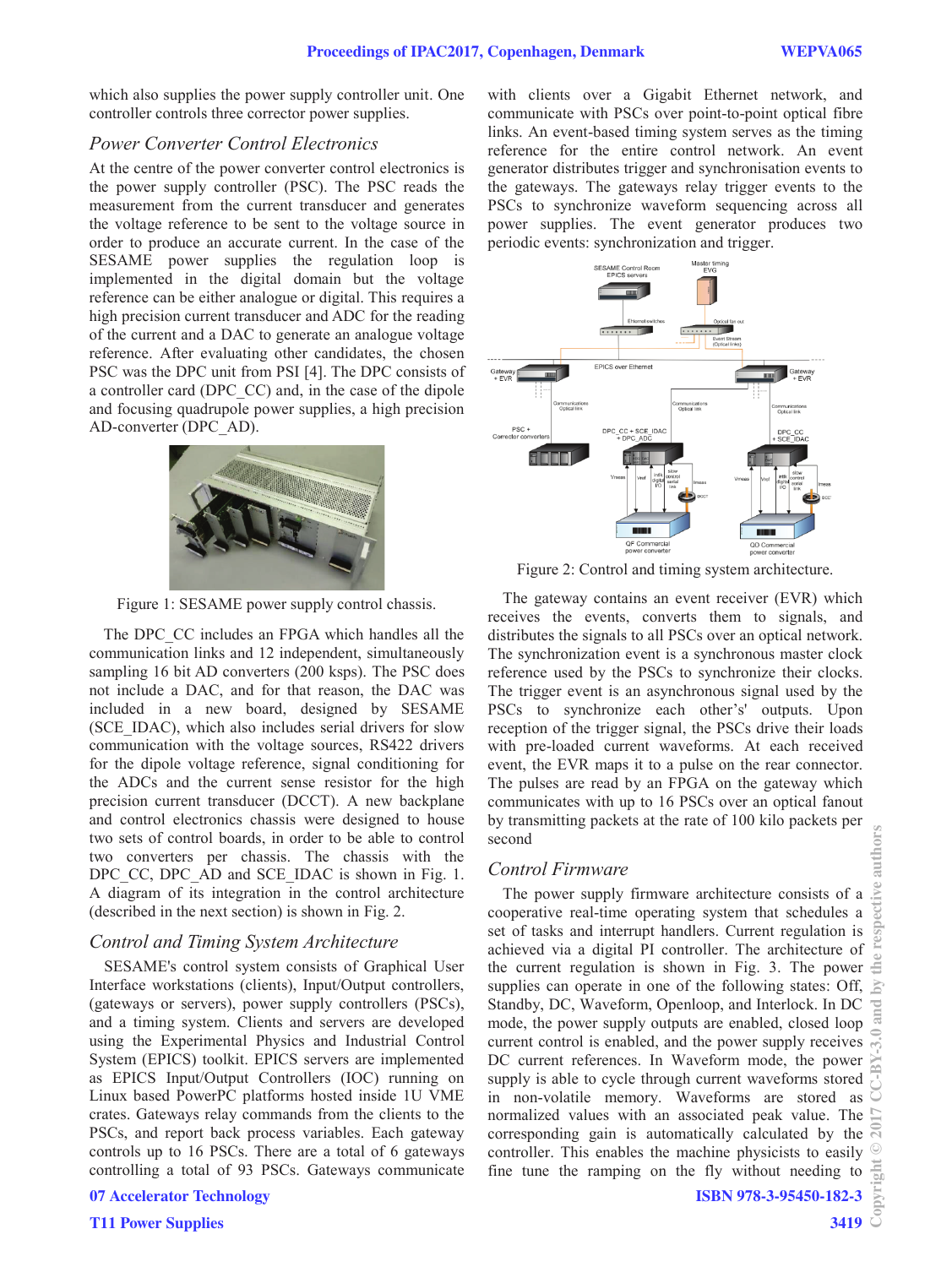upload new waveforms with every modification on the output current values. The power supply plays up to four of those waveforms, in a configurable sequence.



Figure 3: Architecture of the current regulation.

In Waveform mode, the power supply waits for a trigger event before it starts to play the next waveform in the sequence. Trigger events can be manual or automatic. Trigger events are sent to the power supply via the timing system over optical fibre. In Openloop mode, open loop voltage control is enabled and the power supply is able to receive voltage references instead of current. The power supply continuously monitors a number of interlock sources. At all times, the power supply keeps a running log of the last 10s of seconds of certain process variables such as load voltage and load current. Upon detecting an interlock condition, the power supply logs a few more seconds past the interlock then stops logging. The log can then be dumped in order to help in postmortem analysis.

# **POWER SUPPLY TESTS AND RESULTS**

#### *Factory Acceptance Tests (FATs)*

The Dipole Power Supply was adapted to the SESAME application from an existing power supply design for MEDAUSTRON. To validate it, a series of FATs were carried out during which some issues were identified and corrective actions applied. These included: reduction of bus bar loop surfaces to improve immunity, integration of a thermostat on the brake chopper and on the crowbar circuits, moving the DCCT chassis away from EMI sources and hot spots, adding EMC capacitors on the output filter.

#### *Integration and Performance Tests*

Upon their arrival at CERN the quadrupole, sextupole and corrector power supplies were integrated into 19 inch racks with the control system, power distribution, interlocks and ventilation. Testbeds were prepared for all power supply types. The testbeds included a suitable load and reference DCCTs to measure the output current. Functional and performance tests were carried out in all individual power supplies. Performance tests included calibration, stability, noise, repeatability and linearity. In Table 3, a summary of the results obtained during the performance tests of the Dipole power supply is presented. In addition to performance tests, a tracking test was carried out using the dipole power supply running on a 92.5 mH, 154 mΩ load and a focusing quadrupole power supply running on a 3 mH, 11 m $\Omega$  power supply. The two power supplies were ramped together from 0 A

**ISBN 978-3-95450-182-3**

to 60 A and the tracking error was measured. The synchronized measurement of the two currents was made using 2 STACC LHC 600 A DCCTs, read by two HP3458 DMMs synchronously triggered by a 33220A Agilent function generator which produces trigger pulses at the desired acquisition rate. The function generator is triggered by a start of ramp pulse sent by the timing system. The DMMs are synchronised to better than 1us. The DCCTs are the same model and have similar responses. Several tests were performed, using different bandwidths on the power supply control. For the worst case, the average measured value of the error for the linear part of the ramp during this test was -8 ppm (of 600 A) at a ramp rate of 6 A/s. That yields a delay of 800 μs,

Table 3: Summary of Performance Results for Dipole PS

which, considering the system's calibration uncertainty

estimated at  $\pm$ 5 ppm, gives: 800 μs  $\pm$  200 μs.

| Parameter         | Required     | <b>Measured</b>                             |
|-------------------|--------------|---------------------------------------------|
| Offset error      | $10$ ppm     | 7 ppm                                       |
| Noise at Inom     | $25$ ppm p-p | 21 ppm p-p (extrapolated for<br>final load) |
| LF Noise at Inom  | $10$ ppm p-p | $5$ ppm $p-p$                               |
| Stability at Inom | $20$ ppm p-p | $18$ ppm $p-p$                              |
| Gain error        | $10$ ppm     | $-6$ ppm                                    |
| Repeatability     | 5ppm         | 6 ppm                                       |
| Linearity         | $10$ ppm     | 6 ppm                                       |

# *Commissioning Tests*

Once the power supplies were installed at SESAME, commissioning tests were carried out. Functional tests were carried out in all systems and performance tests carried out in one dipole and one quadrupole system. A 6 h heat run at nominal, with measurement of current stability via an external reference DCCT, was carried out. Drift during 6h was  $\leq$  20 ppm for the quadrupole and  $\leq$  12 ppm for the dipole. Other parameters were also checked, such as maximum regulation error and noise, with satisfactory results.

# **CONCLUSION**

A complete powering system for the SESAME main ring magnets was successfully designed, procured/produced, evaluated and commissioned. Stability of the magnet current is proven to be better than 12 ppm for the Dipole power supply and better than 20 ppm for the Quadrupole power supply during a 6 h run. Power supply commissioning is presently finished and beam has already circulated in the machine. SESAME is foreseen to start physics mid-2017.

#### **ACKNOWLEDGEMENT**

The authors wish to acknowledge the support of the European Commission via the FP7 CESSAMag project, and the additional support of the European Organization for Nuclear Research, the International Atomic Energy Agency, the Iranian Light Source Facility and the Turkish Atomic Energy Commission.

hors ant